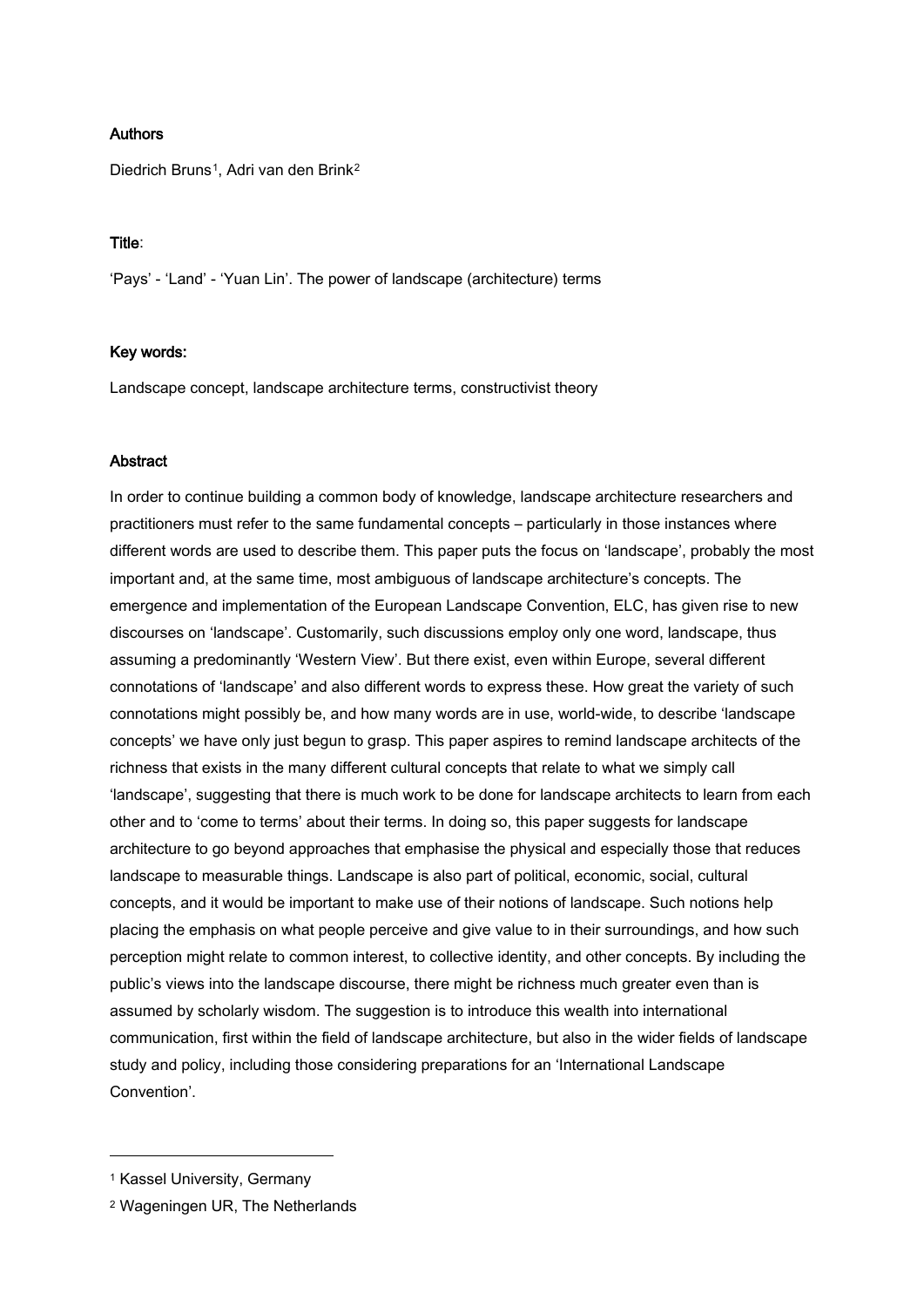## Introduction

By unreflectingly using a singular landscape definition, and by not taking into consideration the idiosyncrasies of the world's many cultural contexts and languages, a real danger exists of losing the variety of the world's landscape meanings in a continuous flow of global mono-cultural colonisation. On the other hand, while landscape is becoming a loan word in some languages, such as is currently happening in, to name a few, the Middle East, China and South East Asia, its introduction might also extend or only partly replace existing landscape ideas. In Turkey, for example, the word 'Peyzaj' (introduced from the French paysage) gradually superseded several existing 'landscape' words (some from Arabic). Initially, during the time of its introduction in the 1920s, 'Peyza'' was just a term referring to "scenery" and only later people began to also connect it with "garden" and "the land". Today the extending of the scope of new meanings is still in process while, simultaneously, some of the variety of previously existing words expressing a number of different aesthetic and territorial concepts is gradually lost. Similar processes may currently be observed elsewhere and, while inquiries into 'landscape' should closely be referring to the historical and socio-cultural context of individual regions, landscape concepts must not be transferred to such regions from a single Western perspective (Makhzoumi, 2002: 218; Noparatnaraporn, 2003). This paper aims to provide ideas for strategies that landscape architecture might adopt for the purpose of recovering, not only the "Substantive Meaning of Landscape" (Olwig, 1996), but the great wealth of the 'World's Concepts of Landscape'. Strategies to build specific landscape architectural 'landscape theory' include, among others, international 'landscape concept' conferences and doctoral level research that is collaboratively supported by research institutions from several different parts of the world.

### 'Landscape Concepts' of the world

Ironically it is at least partly due to the success of the ELC that the term 'landscape' is in the process of being adapted almost everywhere around the world. Fortunately, in this process new light was shed, mainly with the purpose of informing landscape architecture as an academic and professional field, on the richness of different European landscape words and their use (Drexler, 2010; Ueda, 2010; Bruns et al., 2012). At the same time, however, much of the abundance in their meaning remained unreflected. The cultural wealth these words harbour may ultimately be reduced - as can occasionally be witnessed during some academic and political discussions on 'visual quality'. Originally a Western phenomenon (Mitchell, 1994), landscape was, and still is, not only understood as territory ('a piece of land') or scenery (the appearance of a land; cf. Hard, 1969). Landscape "can also be conceived as a nexus of community, justice, nature and environmental equity, a contested territory…" (Olwig, 1996: 631).

Such concepts are also to be found in cultures that do not posses a singular landscape word while, at the same time, such cultures might possess landscape concepts that are missing in Western ones. In Thai cultures, for instance, the words '*baan*' and '*munag*' are used in people's daily life when referring to areas where strong links exist between community and place, and to areas that are conceptually defined by their common customs and social law, and by their cultural identity (Noparatnaraporn,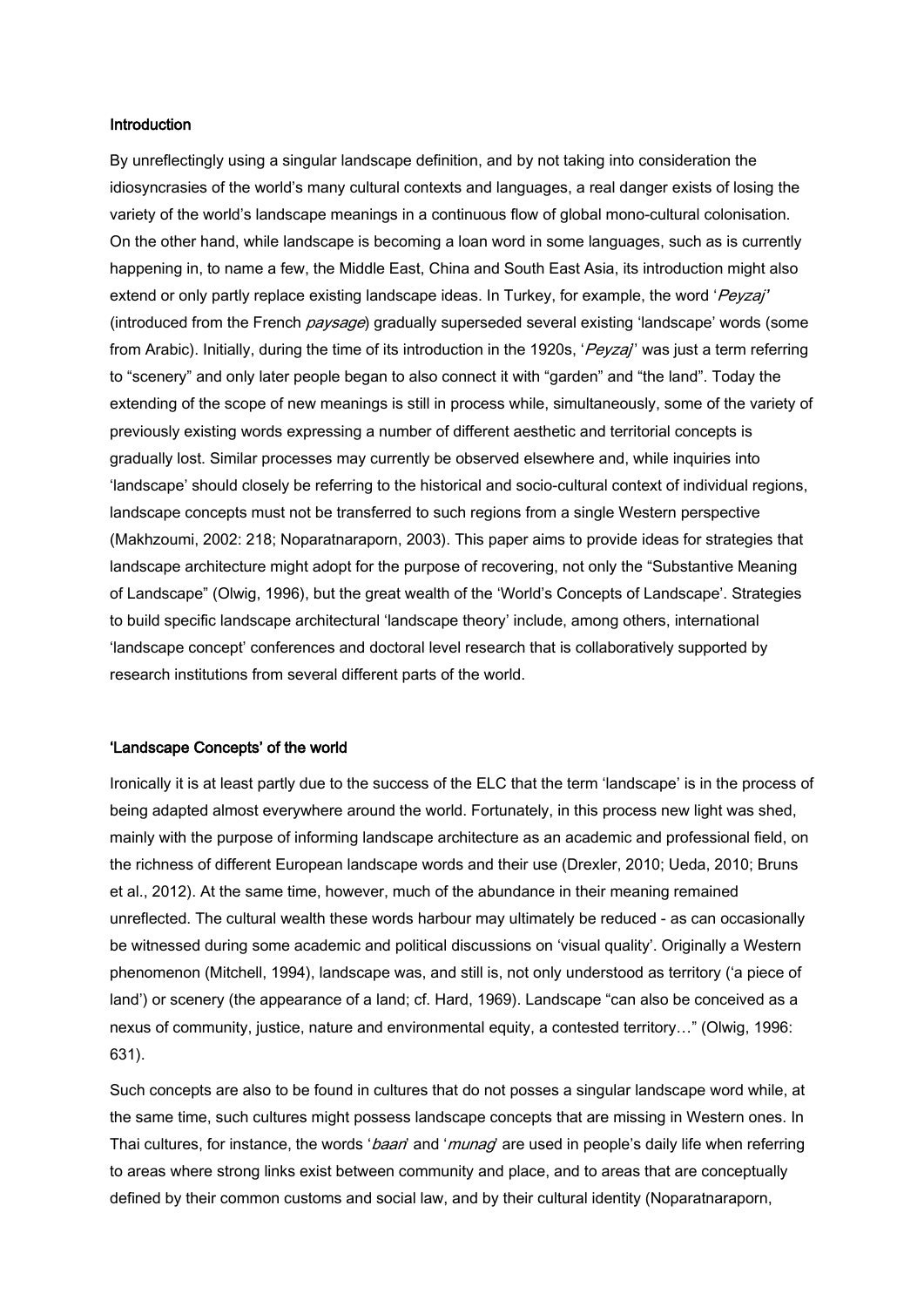2003). These usages are reminiscent of the 'substantive meanings' that some European landscape words would also express. However, such meanings are not part of the semantic field of the term 'landscape' that Thai landscape architects have begun to adopt, mainly for the sake of convenience. On the other hand, the Western concept of landscape as a geographically defined area with clear limitations differs from South East Asian concepts that include, among others, undetermined entities without visible borders. In fact, until recently, the idea of drawing a border around a 'land' would have been unthinkable in these parts of the world (Winichakul, 1994: 75). If Chinese landscape architects refer to the Western term 'landscape' they might chose one of several connotations, one of them being 'Yuan Lin', a combination of '(beautiful) enclosed garden/area' and 'trees/forest' (Zhu, 1985). This and a multitude of other meanings are completely missing in '*jing guan'*, a neologism that also is employed to translate 'landscape' into Chinese (Zhang et al., 2012). In China, with a culture that connects to special forms of environmental awareness, several specific terms exist to express different cultural and symbolic meanings that also reach beyond the Western ideas of 'landscape'. For example, the concept of 'shui tu' refers to people and their adaptation to specific (natural) local environments.

The Western way of looking at a landscape from a geographically fixed point (a 'view point', such as often indicated at roadsides) in order to have a 'perfect view' (such as of 'the countryside') is not found in Asian and Arabian cultures. In China, even if appreciating a landscape painting, we are not looking at the landscape but immersing ourselves into a world that exists or is depicted as landscape. We may feel at liberty to move about and indulge in the nature and beauty of this world and, hence, there is no need for a one-point perspective. The world is our environment, we are inside of it and it is all around us. There is also no need for a pre-conceived reference for nature and beauty (such as the romantic, the sublime, etc.), and we are not attempting to 'de-code' a certain set of iconographic 'text' or 'scripture' (Cosgrove & Daniels, 1988). We are, however, looking for 'potentials'. We are interested what the landscape 'affords' (cf. Jullien 1997). An Arabian experience of 'landscape' is also not simply a distant viewing experience: "It is appreciated bit by bit, through movement in space and time and an engagement of all the senses" (Makhzoumi, 2002: 222). In Arabian cultures the words equivalent to some of the Western landscape ideas may refer to a physical entity and, at the same time, also be conceived as a social and cultural construction, "signifying the way in which people engage with their world in a specific time and place". For example, the word 'jenna' is, in Arabic, used for paradise, and it is also a word used for garden. "It is at once a physical place … and a conceptual space, a state of peace and contentment" (Makhzoumi, 2002: 218-220).

# Conclusions and Recommendations

It is through understanding the world's multitude of landscape concepts that landscape architects may best start and learn how much more exists, out there, beyond physical space: things that can only be learned if we start to make use of constructivist notions of landscape (Burr, 1995; Ermischer, 2004.). The examples above suggest that, for the purpose of securing a cultural base that is both rich and inspirational, it would be prudent for landscape architecture to contribute recovering not only the "substantive meaning" (Olwig, 1996) of the term 'landscape', but also the great wealth of the world's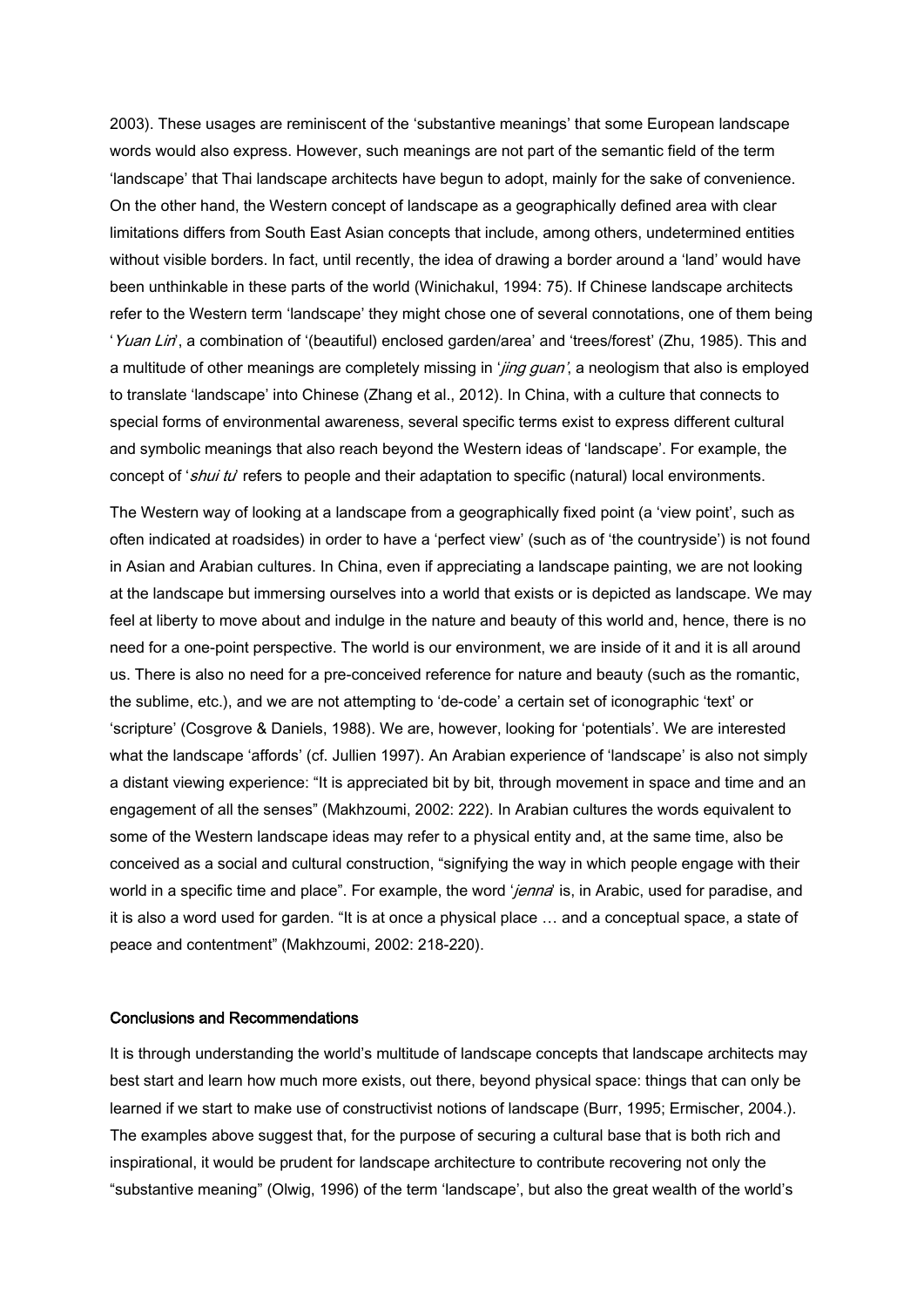landscape (related) concepts at large. For striving to implement this aim we conclude that academic and professional exchange is needed on the subject of international 'landscape concepts'. A mixture of four types of strategies might be adopted (disciplinary and trans-disciplinary). Two parts of this mixture can be characterised as thematic and as network activities; the third and fourth parts connect to building suitable support systems.

The thematic parts would specify the different 'landscape concepts' and their relevance to different realms of planning and design. Theory and methodological foundations would be the subject of fundamental research. To implement this strategy, conferences, doctoral colloquia and seminars on methodology would be organised to help researchers develop their own disciplinary language. These activities would be collaboratively supported by research institutions from several different partners around the world. Thematic groups might be established that connect existing doctoral and other research programmes. This second strategy should seek to enhance the ability of landscape architecture schools to develop network activities in research and doctoral studies.

To facilitate and maintain discourse activities, existing networks might be used and extended. As a third strategic component this would need to include links with research communities outside landscape architecture. One aim would be to engage in transdisciplinary research, another would be to benefit from mature research cultures (Bruns, 2012). Since there is no justification for believing that the expert view might be representative of landscape perceptions, the fourth strategic component would establish links with the civil society at large; it would be participatory in nature aiming at including the public's views into the landscape discourse. When implementing these strategies it is important to be specific not only about 'landscape' and 'landscape concepts', but also about what contributes to the landscape architecture theory and methodology.